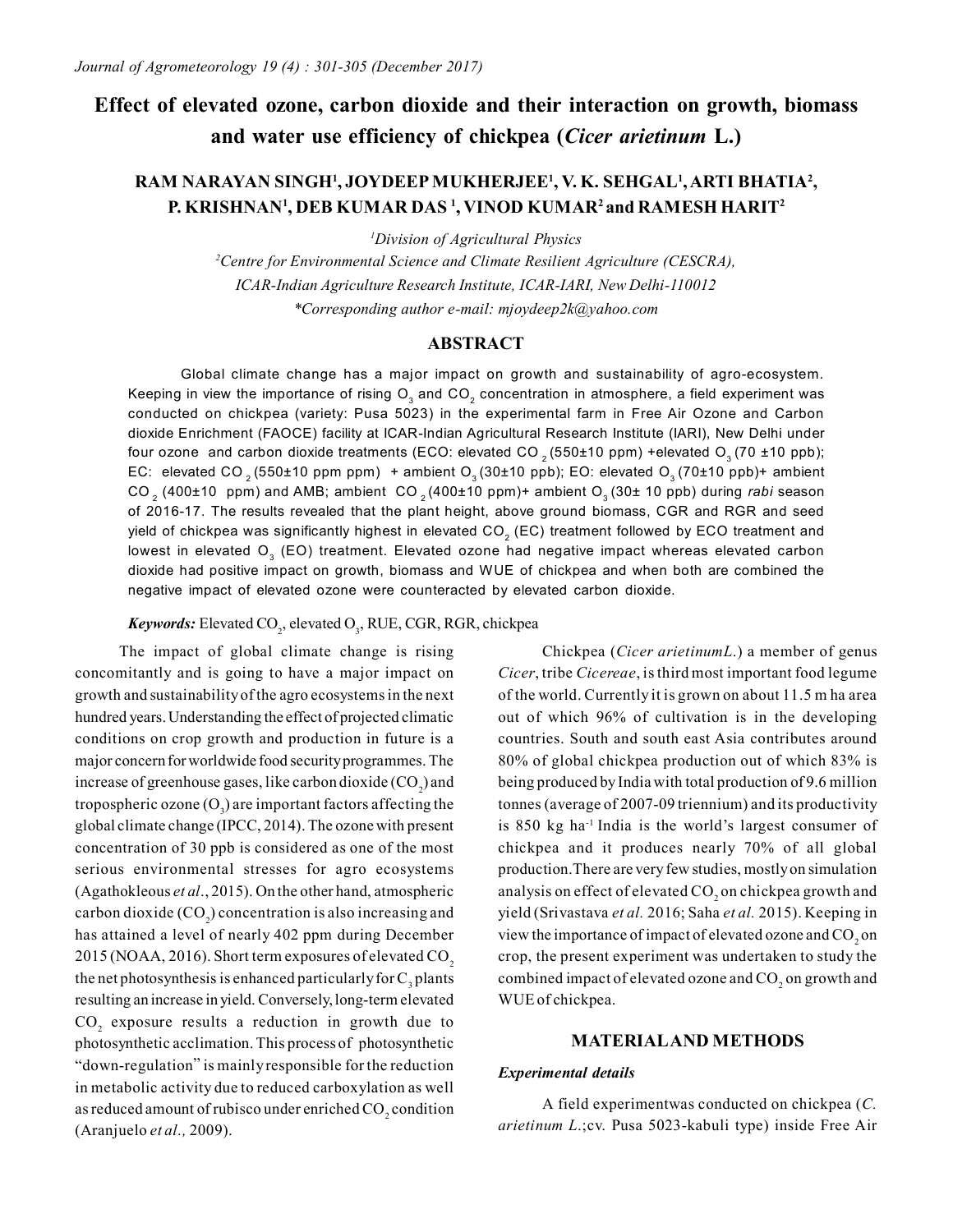

**Fig 1:** Variation in ozone and carbon dioxide concentrations over the growth period of the crop

Ozone and Carbon dioxide Enrichment (FAOCE) ring treatments of ozone and carbon dioxide. installed in experimental farm of ICAR- Indian Agricultural Research Institute (ICAR- IARI), New Delhi (28°35' N latitude, 77<sup>o</sup>12' E longitude and at an altitude of 228.16 m above mean sea level). Crop was grown under elevated ozone, elevated carbon dioxide and in one ring crop was exposed to combination of both gases.

The experiment was laid out in CRD (factorial) with four replications**.** Elevated carbon dioxide (ECO: 550±10 ppm), elevated ozone (EO:  $70 \pm 10$  ppb) and combination both gases (ECO: elevated carbon dioxide (550±10 ppm) + elevated ozone (70 $\pm$ 10 ppb)) was supplied in three different FAOCE rings (6m diameter), adjacent to these rings another ring was prepared where crop was grown without any external supply of ozone and carbon dioxide (AMB). The elevated concentrations were maintained inside the rings between 7.00 h to 18.00 h throughout the crop growth season starting from 40 days after sowing using high pressurized cylinders by an automatic monitoring system.Air was sampled automatically from the middle of each ring at canopy level and fed to an ozone and carbon dioxide analysers which measure the ozone concentrations. The sensors installed reads and maintains the elevated concentrations of elevated carbon dioxide and ozone (Fig. 1).

Foundation seeds of chickpea namely, Pusa-5023 (Kabuli type), were prepared treating the seeds with fungicide Captan  $(a)$  2 g kg<sup>-1</sup> seed and then with Rhizobium  $(a)$  $12gkg^{-1}$  seed and were sown on  $16<sup>th</sup>$  Nov, 2016 in well prepared soil of the FAOCE rings with a row to distance of 45 cm and plant to plant distance of 20 cm. A basal dose of NPK  $\omega$  20:50:20 kg ha<sup>-1</sup> was incorporated prior to sowing.

#### *Biometric observations*

Crop phenology was monitored twice in a week, by





observing the plants in the field and the following phenological events were observed: 50% germination, flowering, pod development and physiological maturity. The plant height was measured from the ground level to the topmost portion of the plant with the help of meter scale at 10 days intervals. Plant biomass was measured from four plants randomly selected from each quadrant of the ring and the stem is cut at ground level. Plants were oven dried at  $60^\circ \pm$ 5 <sup>0</sup>C for 48 hours and weighed by using digital balance.

#### *Crop growth rate (CGR) and relative growth rate (RGR)*

Plant dry matter was calculated at different time interval using digital balance. Then CGR (g m<sup>-2</sup>day<sup>-1</sup>) was calculated for each treatment using the following formula;

$$
CGR = W_2-W_1/SA (t_2-t_1)
$$

where,  $W_1$  and  $W_2$  represents the total dry matter production (g) at time  $t_1$  and  $t_2$  respectively and SA is the land area occupied by plants at the time of sampling.

*RGR was calculated by using the following formula:*

$$
RGR = (lnW_2 - lnW_1/(t_2 - t_1))
$$

Water use efficiency (WUE) based on biomass of the crop was calculated from the regression between biomass and amount of water used (mm) whereas on yield basis it is calculated as amount of grain yield produced per mm of water used.

The statistical analysis was performed SAS version 9.2 software package.

# **RESULTS AND DISCUSSION**

#### *Crop phenology*

In all the treatments germination of chickpea crop was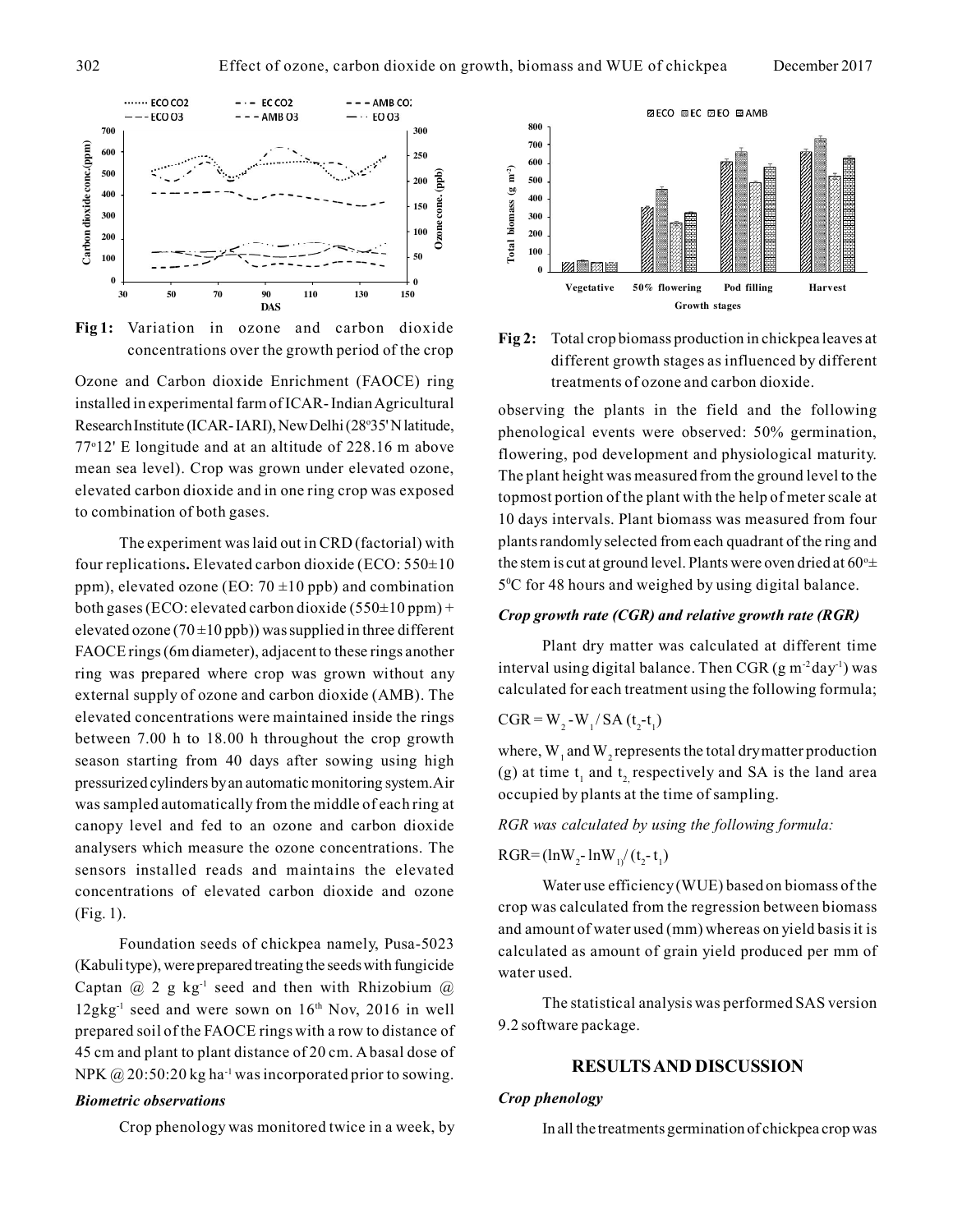

**Fig 3:** Biomass based water use of efficiency of chickpea crop under elevated surface ozone and carbon dioxide treatments

**Table 1:**Occurrence of phenological stages (in DAS) of chickpea crop as influenced by different treatments of ozone and carbon dioxide

| Treatment | Germination | 50%Flowering | Pod initiation | Maturity |
|-----------|-------------|--------------|----------------|----------|
| EO        |             | 85           | 13             | 131      |
| $\rm EC$  |             | 82           | 108            | 135      |
| ECO       |             | 82           | 110            | 128      |
| AMB       |             | 86           |                | 145      |

**Table 2:**Temporal variation of plant height (cm) in chickpea crop as influenced by different treatments of ozone and carbon dioxide

| Treatments   | Days after sowing (DAS) |                    |                 |                    |                    |                     |                    |
|--------------|-------------------------|--------------------|-----------------|--------------------|--------------------|---------------------|--------------------|
|              | 52                      | 65                 | 75              | 85                 | 96                 | 121                 | 131                |
| ECO          | 23.75                   | 31.00 <sup>B</sup> | $44.25^{AB}$    | $47.75^{\rm B}$    | $63.00^{AB}$       | 78.75 <sup>AB</sup> | 93.00 <sup>A</sup> |
| EC           | 24.75                   | $33.25^{\rm A}$    | $48.50^{\rm A}$ | 52.25 <sup>A</sup> | 65.75 <sup>A</sup> | 82.75 <sup>A</sup>  | 95.25 <sup>A</sup> |
| EO           | 22.25                   | $26.75^{\circ}$    | $37.75^{\circ}$ | 42.50 <sup>D</sup> | 59 25 <sup>c</sup> | 68.38 <sup>c</sup>  | 71.50 <sup>B</sup> |
| AMB          | 23.25                   | $29.25^{\rm B}$    | $41.00^{BC}$    | $45.25^{\circ}$    | $61.00^{BC}$       | $72.13^{\rm BC}$    | $76.25^{\rm B}$    |
| $CV\%$       | 10.05                   | 4.53               | 7.01            | 2.55               | 2.99               | 6.02                | 6.72               |
| LSD at $5\%$ | NS                      | 2.09               | 4.63            | 1.84               | 2.87               | 7.00                | 8.70               |

observed in 6-7 DAS (Table 1). Initially, there was no variation in phenological stages, but it was visible after 42 DAS when treatments (elevated  $\text{CO}_2$  and  $\text{O}_3$ ) given inside the ring. The growth period shortened by about 10 days due to the elevated CO<sub>2</sub> effect and 14 days due to elevated O<sub>3</sub> treatment. Both elevated CO<sub>2</sub> and elevated O<sub>3</sub> advanced all phenological stages of the crop by different mechanism.Other researchers (Saha *et al.,* 2015) also reported the early senescence in elevated  $CO_2$  treatment. Elevated  $O_3$  typically damage chlorophyll content of leaves and nutrient status thus enhance senescence of crops (Zhang *et al*., 2014).

#### *Plant height*

Plant height differed significantly due to treatments (Table 2). The highest plant height (95.2 cm) was observed in EC at 131 DAS followed by 93.0 cm in ECO, 76.25 cm in AMB, 71.5 cm in EO treatments. Plant height was significantly higher under elevated  $CO$ , condition than elevated  $O_3$  and their interaction. The effect was more prominent at 65 DAS and 85 DAS which was coinciding with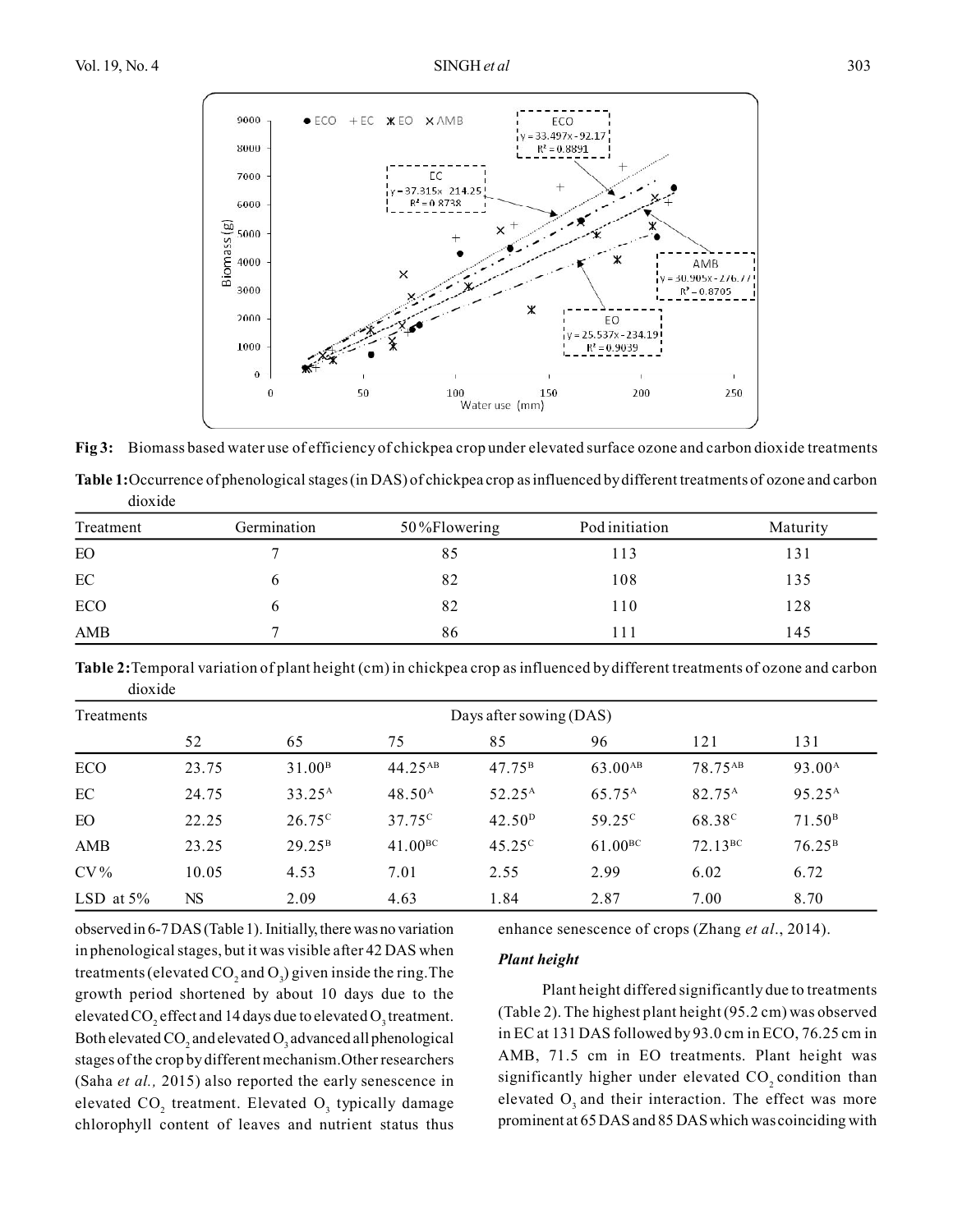| Treatments   | Days after sowing (DAS) |                     |                   |                     |                   |                     |                   |                     |  |
|--------------|-------------------------|---------------------|-------------------|---------------------|-------------------|---------------------|-------------------|---------------------|--|
|              | $30 - 60$               |                     |                   | 60-90               |                   | 90-120              |                   | 120-141             |  |
|              | <b>CGR</b>              | <b>RGR</b>          | <b>CGR</b>        | <b>RGR</b>          | <b>CGR</b>        | <b>RGR</b>          | <b>CGR</b>        | <b>RGR</b>          |  |
| ECO          | 2.42 <sup>B</sup>       | $216.25^{\rm B}$    | 6.23 <sup>B</sup> | 328.50 <sup>B</sup> | 6.94 <sup>B</sup> | 388.50 <sup>B</sup> | 5.49 <sup>B</sup> | $291.25^{\rm B}$    |  |
| EC           | 3.54 <sup>A</sup>       | 288.25 <sup>A</sup> | 7.50 <sup>A</sup> | 396.50 <sup>A</sup> | 8.30 <sup>A</sup> | 443.50 <sup>A</sup> | 6.34 <sup>A</sup> | 356.25 <sup>A</sup> |  |
| EO           | 2.01 <sup>B</sup>       | $152.75^{\circ}$    | 4.36 <sup>D</sup> | 268.75 <sup>c</sup> | 5.36 <sup>c</sup> | $312.00^{\circ}$    | 4.37 <sup>D</sup> | 206.50 <sup>D</sup> |  |
| AMB          | 2.40 <sup>B</sup>       | 187.50 <sup>B</sup> | $5.65^{\circ}$    | 326.00 <sup>B</sup> | 6.69 <sup>B</sup> | 359.50 <sup>B</sup> | 4.97 <sup>c</sup> | $252.00^{\circ}$    |  |
| $CV\%$       | 10.29                   | 10.14               | 5.87              | 7.22                | 3.84              | 6.45                | 5.40              | 7.02                |  |
| LSD at $5\%$ | 0.41                    | 33.00               | 0.53              | 36.70               | 0.40              | 37.33               | 0.44              | 29.92               |  |

Table 3: Crop growth rate (g m<sup>-2</sup> day<sup>-1</sup>) and relative growth rate (mg g<sup>-1</sup> day<sup>-1</sup>) of chickpea crop as influenced by different treatments of ozone and carbon dioxide

**Table 4:**Yield water use of efficiency (WUE) of chickpea crop under elevated surface ozone and carbon dioxide treatments

| Treatments   | Seed yield          | Water use           | <b>WUE</b>          |  |
|--------------|---------------------|---------------------|---------------------|--|
|              | $(gm^{-2})$         | (mm)                | $(kg ha - mm^{-1})$ |  |
| <b>ECO</b>   | $270.40^{\rm B}$    | 217.50 <sup>A</sup> | $12.46^{\rm B}$     |  |
| EC           | $324.33^{\rm A}$    | $190.03^{\circ}$    | $17.07^{\rm A}$     |  |
| EO           | $191.50^{\circ}$    | 206.98 <sup>B</sup> | 9.26 <sup>c</sup>   |  |
| AMB          | 245.88 <sup>B</sup> | 207.30 <sup>B</sup> | 11.86 <sup>B</sup>  |  |
| $CV\%$       | 8.56                | 2.48                | 9.29                |  |
| LSD at $5\%$ | 34.04               | 7.84                | 1.81                |  |

50% flowering and pod filling stage. The plant height at harvest was more in EC treatment than in ECO (combined treatment) which was due to positive effect of  $CO<sub>2</sub>$ fertilization and negative effect of  $O_2$  on plant growth.

As chickpea is a leguminous crop with nitrogen fixing nodules, more nodulation is possible under elevated CO<sub>2</sub> condition to support the mechanism of growth enhancement (Gamper *et al.,* 2005). The entry of ozone through stomata reduces the growth rate due the disruption of cellular process (Bhatia *et al.*, 2013).

#### *Biomass accumulation*

The accumulated biomass was highest under elevated  $\text{CO}_2$  condition in comparison to all other treatments (Fig.2) at all the growth stages.Biomass accumulation in ECO and AMB treatments were statistically at par. The lowest biomass accumulation reduction was observed in EO treatment. The increase of above ground biomass accumulation is due to more photosynthates partitioned towards above ground parts by CO<sub>2</sub> enriched crop. Reduction of stomatal aperture also decrease the entry of  $\mathrm{O}_3$  inside leaves in elevated  $\mathrm{CO}_2$ treatment which is a detoxifying process of  $O_3$  and ultimately increase the availability of substrates (Pearson *et al.,* 1995).

#### *CGR and RGR*

The highest CGR and RGR was observed in EC treatment, followed by ECO and AMB treatments and the lowest in EO treatment (Table 3). Among all the treatments highest CGR and RGR was observed during 90-120 DAS after that it decreased. Both CGR and RGR significantly increased under elevated  $\rm CO_2$  and in combination treatments but significantly decreased under elevated  $O_3$  treatment. Elevated  $CO_2$  treatment recorded an increase of 24.0 to 47.5% in CGR and 21.6 to 53.7% in RGR over ambient condition respectively.

#### *Water use efficiency (WUE)*

Water use efficiency on account of biomass accumulation significantly differed dute to different CO<sub>2</sub> and  $O_3$  treatments (Fig.3). Total water use was 217.5 mm and 206.9 mm for ECO and EO, respectively which was significantly higher than EC (190.0 mm) and AMB (207.3 mm) treatments. Whereas the WUE was significantly higher under  $EC$  (37.32 kg ha-mm<sup>-1</sup>) than other treatments. Similar trend was also observed in WUE on seed yield basis (Table 4). The WUE for yield was significantly lower under EO  $(9.26 \text{ kg ha-mm}^{-1})$  in comparison to other treatments. It was